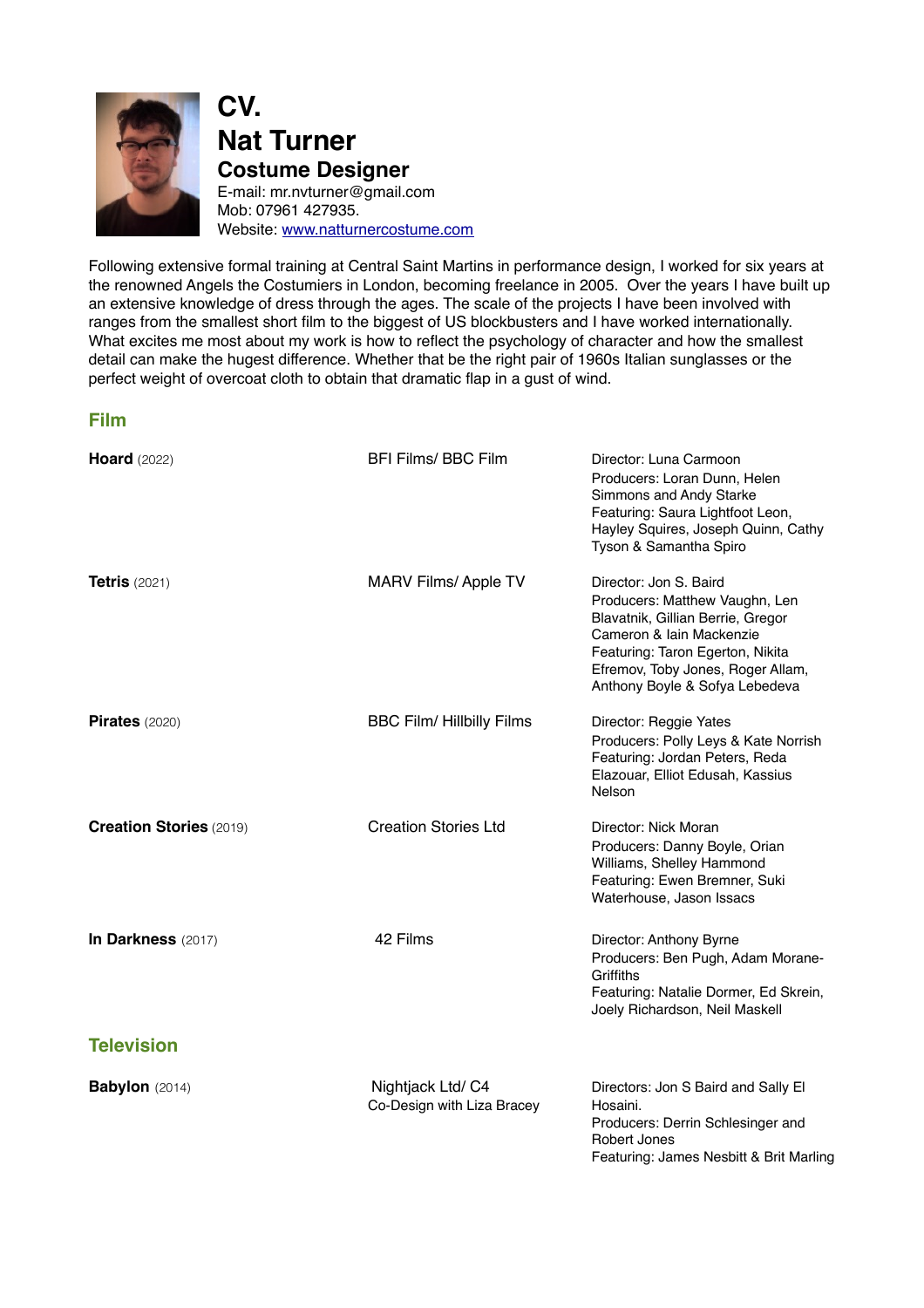| <b>Ashes To Ashes Series 3 (2009)</b>                                | Kudos/BBC/<br><b>Monastic Productions</b>                               | Directors: David Drury, Allrick Riley,<br>Jamie Payne<br>Producer: Beth Willis<br>Featuring: Keeley Hawes & Phil<br>Glennister           |
|----------------------------------------------------------------------|-------------------------------------------------------------------------|------------------------------------------------------------------------------------------------------------------------------------------|
| Ashes To Ashes Series 2 (2008)                                       | Kudos/BBC/<br><b>Monastic Productions</b>                               | Directors: Catherine Morshead,<br>Ben Bolt, Philip John<br>Producer: Beth Willis<br>Featuring: Keeley Hawes and Phil<br>Glennister       |
| <b>Short Films include</b>                                           |                                                                         |                                                                                                                                          |
| <b>Fern</b> $(2017)$                                                 | C4 Random Acts/ Nexus<br><b>Studios</b>                                 | Director: Johnny Kelly<br>Producer: Greet Kallikorm<br>Featuring: Monica Dolan & Frank<br><b>Bourke</b>                                  |
| Tiebreaker (2017)                                                    | Two Trick Pony Productions                                              | Director: Joe Withers<br>Producer: Sam Cornish<br>Featuring: Rachel Bright & Jeremy<br>Neumark Jones                                     |
| Domestic Policy (2016)                                               | Thin Man Films                                                          | Director: Alicia McDonald<br>Producer: Helen Grearson<br>Featuring: Lesley Manville, Leo Bill,<br>Karl Johnson, Nicholas Burns           |
| <b>Apprenticeship Of A Criminal (2015)</b><br>Pilot for a Feature    | Fly Film Company Ltd                                                    | Director: Phillip Warnell<br>Producer: Lisa Marie Russo<br>Exec Producer: Kate Ogborn                                                    |
| Midnight Of My Life (2015)<br>Selected for London Film Festival 2015 | Very Nice Joe Ltd                                                       | Director: Phil Davis<br>Producers: Hatty Hodgson & Pamela<br>Drameh<br>Featuring: Martin Freeman                                         |
| Whisper (2014)                                                       | <b>Breakneck Films</b>                                                  | Director: Jo Lewis<br>Producer: Sam Callis<br>Featuring: Imogen Doel                                                                     |
| <b>Everyday Stories Of Colossal (2014)</b><br>Importance             | Dennis & Bell/The Reel<br><b>Walthamstow Moving Image</b><br>Commission | Director: Sarah Mace-Dennis<br>Producers: Dennis & Bell<br>Featuring: Kerry Bennett & Bill Thomas                                        |
| Like A Virgin (2014)<br>Pilot for a Feature                          | Fly Film Company Ltd                                                    | Director: Catherine Shepherd<br>Producer: Kate Ogborn<br>Exec Producer: Lisa Marie Russo<br>Featuring: Romola Garai & Mackenzie<br>Crook |
| $L'Assenza$ (2012)<br><b>BIFA Nominated Best Short Film 2013</b>     | <b>BFI/ First Born Films</b>                                            | Director: Jonathan Romney<br>Producer: Carey Born<br>Featuring: Stephen Mangan and<br>Amanda Ryan                                        |
| The Love Interest (2012)<br>Pilot for a Feature                      | <b>Wellington Films</b>                                                 | Director: Saul Metzstein<br>Producer: Rachel Robey<br>Featuring: Ashley Jensen, Andrew<br>Brooke and Andrew Bazeley                      |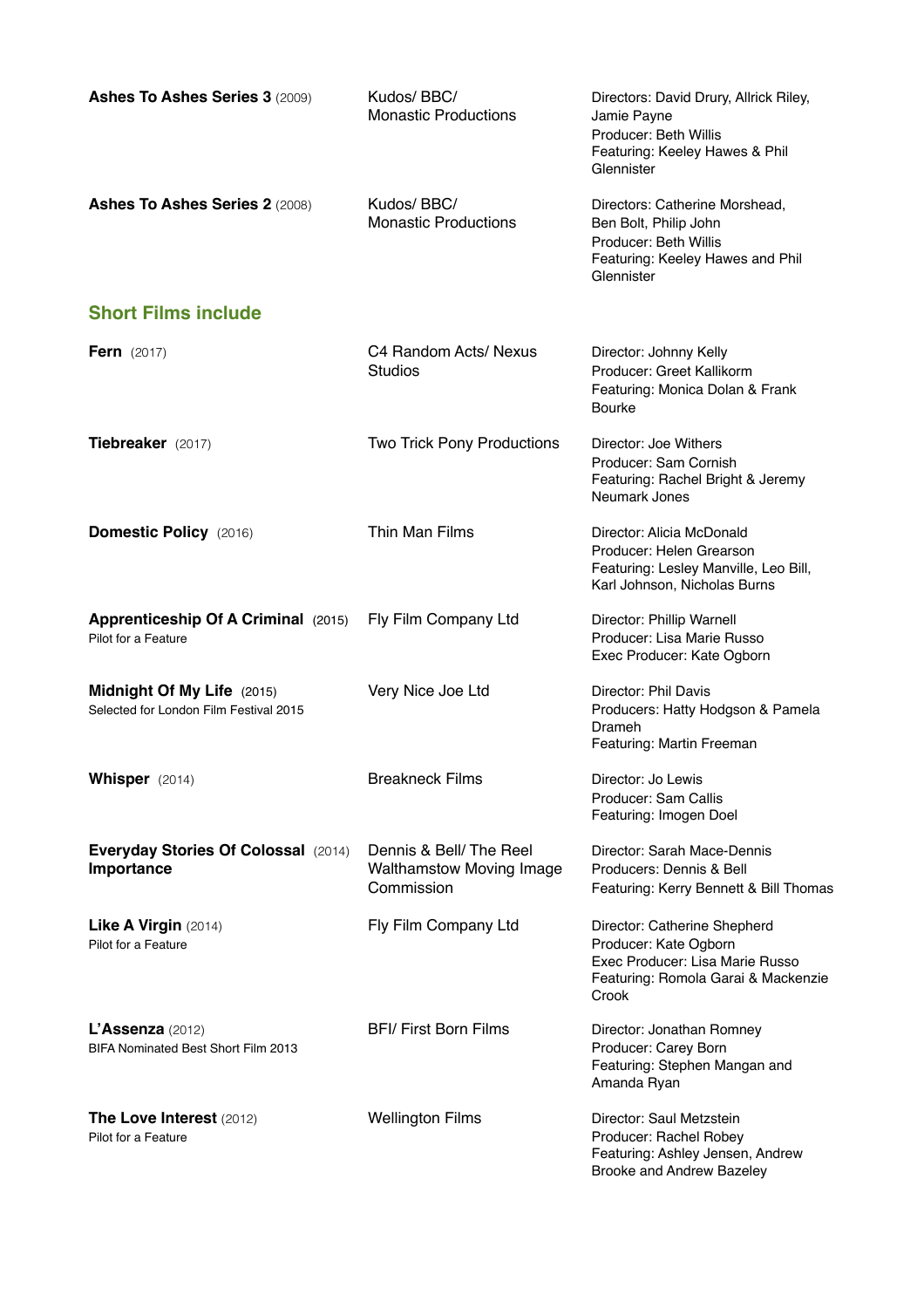# **Commercials/ Music Promos include.** (2005-2017)

| <b>FRANK</b>                                              | <b>Outsider Films</b> | Director: James Rouse                         |
|-----------------------------------------------------------|-----------------------|-----------------------------------------------|
| <b>Expedia</b>                                            | <b>RSA Films</b>      | Director: Greg Fay                            |
| <b>EDF Energy</b>                                         | Partizan              | Directors: Ben & Greg                         |
| <b>Small Shops Campaign</b>                               | Partizan              | Directors: Ben & Greg                         |
| National AIDS Trust - Invisible Man                       | <b>HANraHAN</b>       | Directors: Danny & Ezra                       |
| <b>The Childrens Society</b>                              | <b>RSA Films</b>      | Director: Adam Smith                          |
| <b>Example - What We Made</b>                             | Partizan              | Directors: Ben & Greg                         |
| The Holloways - Two Left Feet                             | MiniVegas             | Director: Aoife McCardle                      |
| <b>Professor Green -</b><br><b>When You Wasn't Famous</b> | Partizan              | Directors: Ben & Greg                         |
| The Cribs - You're Gonna Lose Us                          | Colonel Blimp         | Directors: Chris Sweeney &<br>Sarah Chatfield |

# **Assistant Costume Designer/ Supervisor**

| Wonderwoman 1984 (2018)                                                      | <b>Warner Bros/DC Comics</b>                          | <b>Assistant Costume Designer</b><br>Director: Patty Jenkins<br>Designer: Lindy Hemming    |
|------------------------------------------------------------------------------|-------------------------------------------------------|--------------------------------------------------------------------------------------------|
| Paddington 2 (2016)                                                          | Studio Canal                                          | <b>Assistant Costume Designer</b><br>Director: Paul King<br>Designer: Lindy Hemming        |
| <b>Breathe</b> $(2016)$                                                      | The Imaginarium                                       | <b>Assistant Costume Designer</b><br>Director: Andy Serkis<br>Designer: Charlotte Walter   |
| Wonderwoman (2015)<br>2018 Winner CDGA Excellence in Sci-Fi/ Fantasy Costume | Warner Bros/DC Comics                                 | <b>Assistant Costume Designer</b><br>Director: Patty Jenkins<br>Designer: Lindy Hemming    |
| Patient Zero (2015)                                                          | Sony Screen Gems                                      | <b>Assistant Costume Designer</b><br>Director: Stefan Ruzowitsky<br>Designer: Suzie Harman |
| Paddington (2013)                                                            | Studio Canal                                          | <b>Assistant Costume Designer</b><br>Director: Paul King<br>Designer: Lindy Hemming        |
| The Gunman (2013)                                                            | Studio Canal                                          | <b>Military Costume Design Asst</b><br>Director: Pierre Morel<br>Designer: Jill Taylor     |
| <b>Blood</b> (2012)                                                          | <b>BBC Films/ Neal St Prods/</b><br><b>RED Prods.</b> | <b>Assistant Costume Designer</b><br>Director: Nick Murphy<br>Designer: Michele Clapton    |